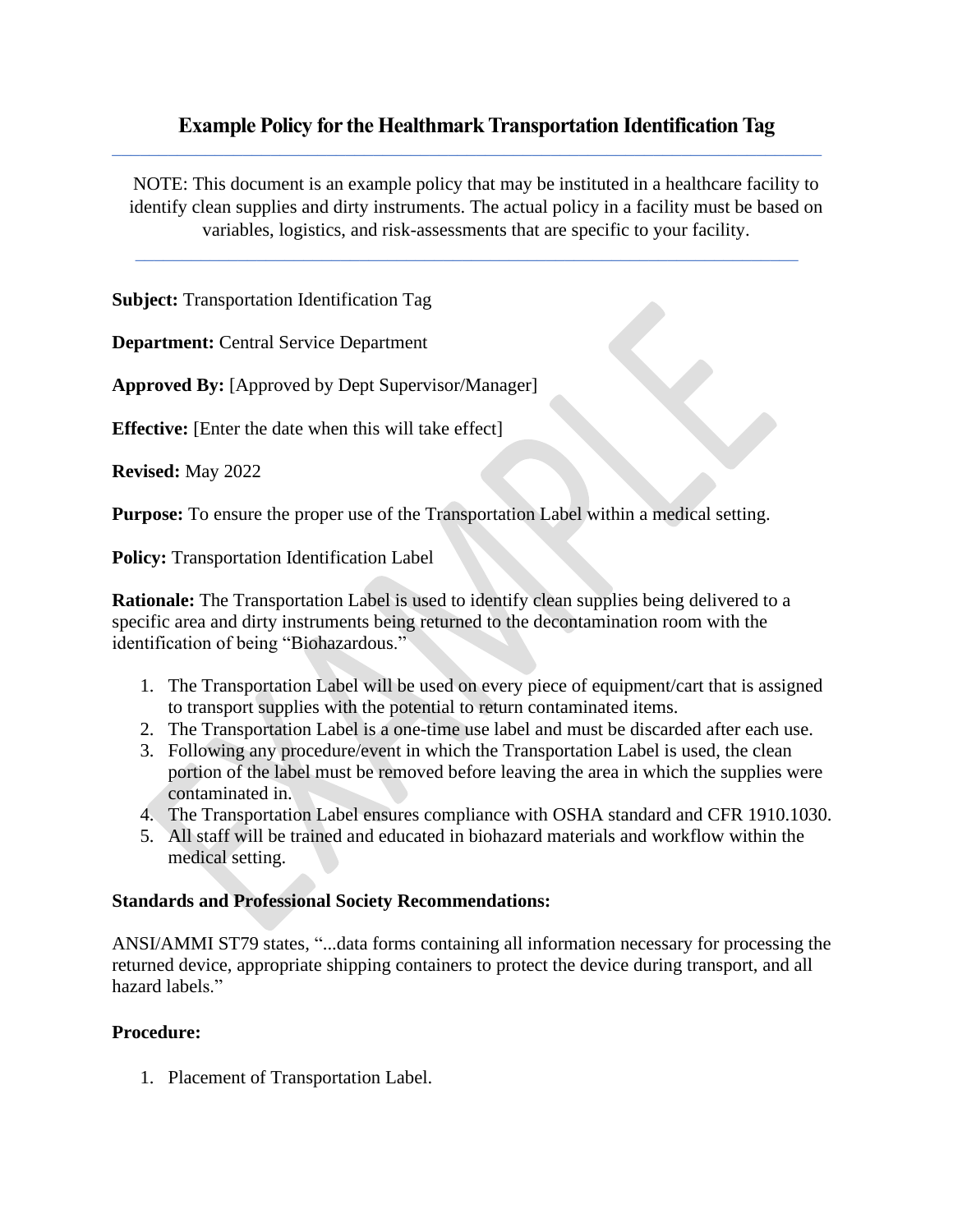- a. Upon completion of assembling your transportation cart/bin, the top portion of the label is filled out.
- b. Using a marker, fill out the following:
	- o *Date* When does the procedure take place?
	- o *Case/Procedure* Intended use for the contents?
	- o *Room/Facility* Where is the procedure taking place?
	- o *Initials* Who picked/assembled the supplies?
- 2. Removing label from the plastic backing.
	- a. Slightly bend the bottom ½-inch of the label on the perforation before placing the label on the transportation cart/bin.
	- b. Creating a free piece of the label to grab on to will assist in the removal of the label in decontamination.
- 3. Placing the label on the cart/bin.
	- a. The label should be placed in a visual location for staff to see. This is typically on the door or top of the transportation cart/bin.
	- b. When placing the label on the cart, fold up the bottom tab for easier removal.



- 4. After the procedure.
	- a. The staff fills out the transportation checklist on the bottom portion of the label to designate all safety checks have been complete, including staff initials and OR room/facility. This includes marking YES, NO or N/A for the following:
		- o Linen has been removed.
		- o All sharps have been removed.
		- o Instruments are precleaned.
		- o Clean and Dirty Instruments are separated.
		- o Initials and Room #.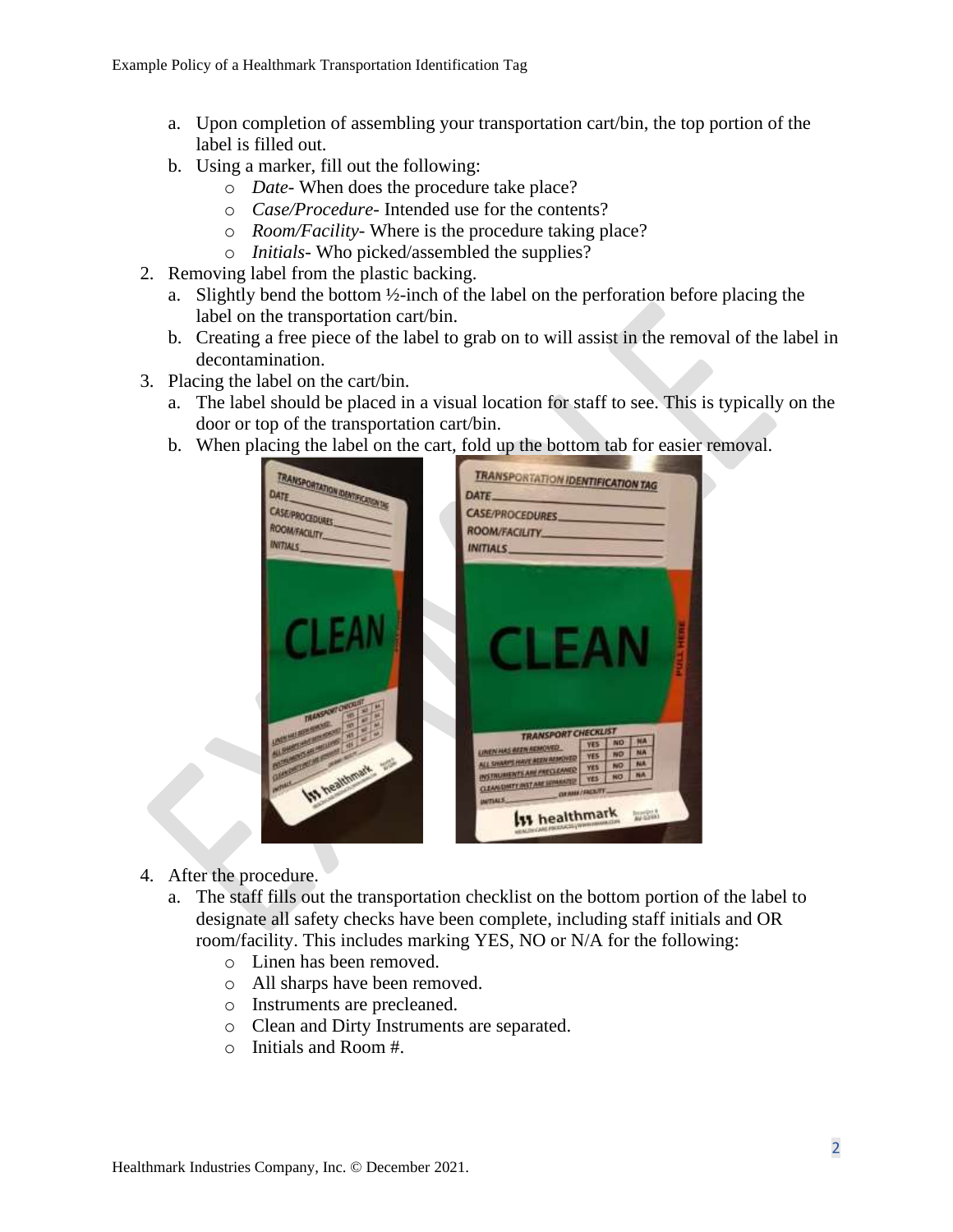NOTE: The staff in decontamination must be able to trace the contaminated instruments back to a specific location of use or patient in the unfortunate event of blood borne pathogen exposure.

- b. Removing the clean tab on the label.
	- o Remove the "Clean" tab by pulling up where it says "Pull Here" in a right-toleft fashion.
	- o The biohazard symbol and the word "Dirty" will be relevant under the "Clean" tab once it is removed.



- 5. Removing the label in decontamination
	- a. Prior to removing the label, clean all the instruments per your facility policy and empty the transportation cart/bin.
	- b. Remove the label by grabbing the bottom area just below the perforation line.
		- i. Pull in a slow motion up and away from the cart.
		- ii. Do not pull fast, residue may be left if pulled too quickly.
	- c. Label can be discarded in the garbage.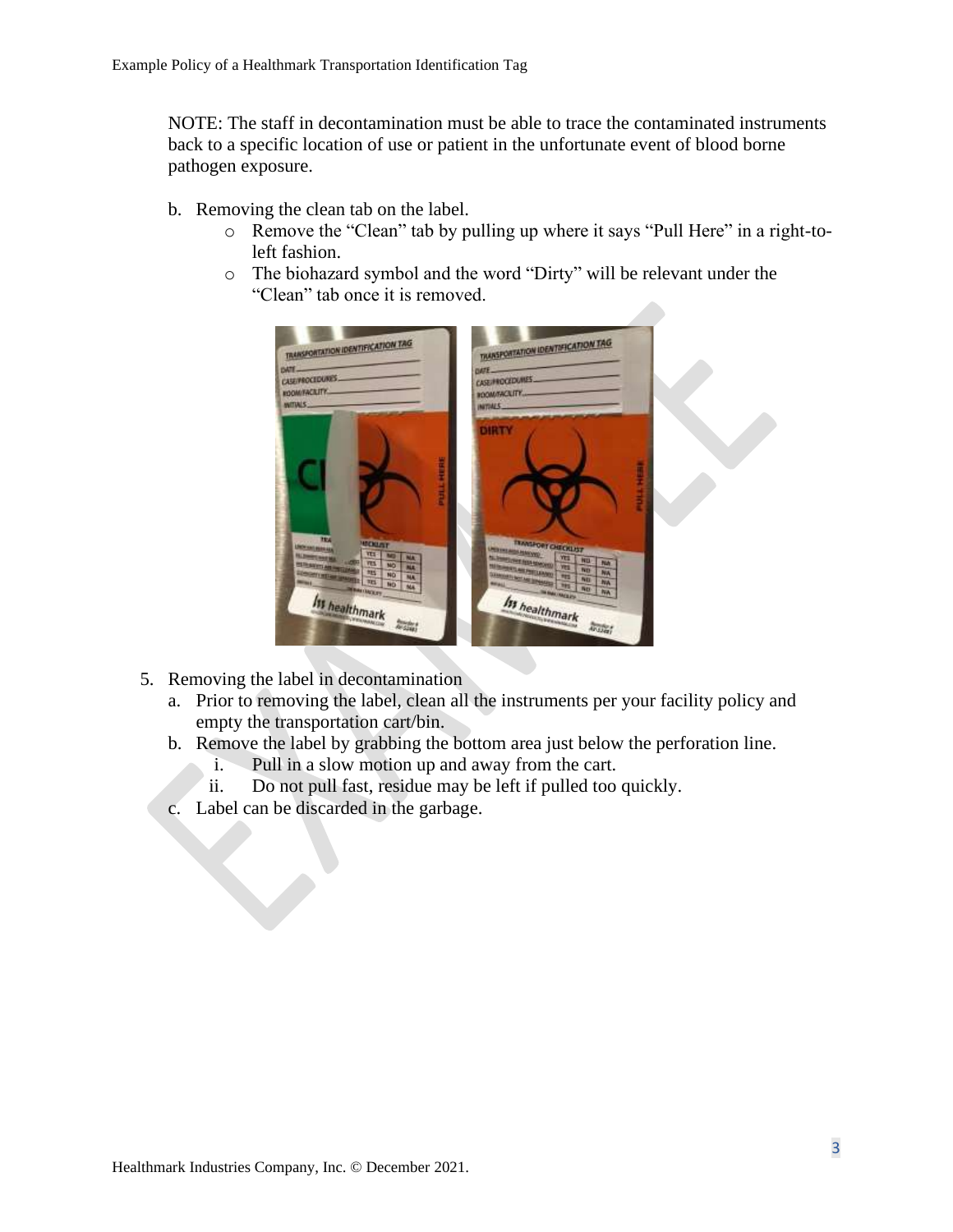

## **Responsibility:**

The Sterile Processing manager (or their designee) is responsible for staff training and education on biohazardous materials and the workflow of the medical setting.

## **Sample Competency for Transportation Identification Tags:**

Name:

**Competency Statement:** Complies with policy and procedure to identify clean supplies and dirty instruments.

Key:

**1 =** Performs independently and consistently asks for assistance in new situations.

**2 =** Performs with minimal guidance and direction. Requests assistance when necessary. **3 =** Performs with maximal guidance and direction. Preceptor dependent. Consistently needs assistance.

| <b>Comments:</b> |
|------------------|
|------------------|

| Date: $\frac{1}{\sqrt{1-\frac{1}{2}} \cdot \frac{1}{2}}$ |
|----------------------------------------------------------|
|                                                          |
|                                                          |
|                                                          |

| $\bullet$<br>D<br>avior<br>Critical<br>Della <sup>1</sup> | -- |  |
|-----------------------------------------------------------|----|--|
|                                                           |    |  |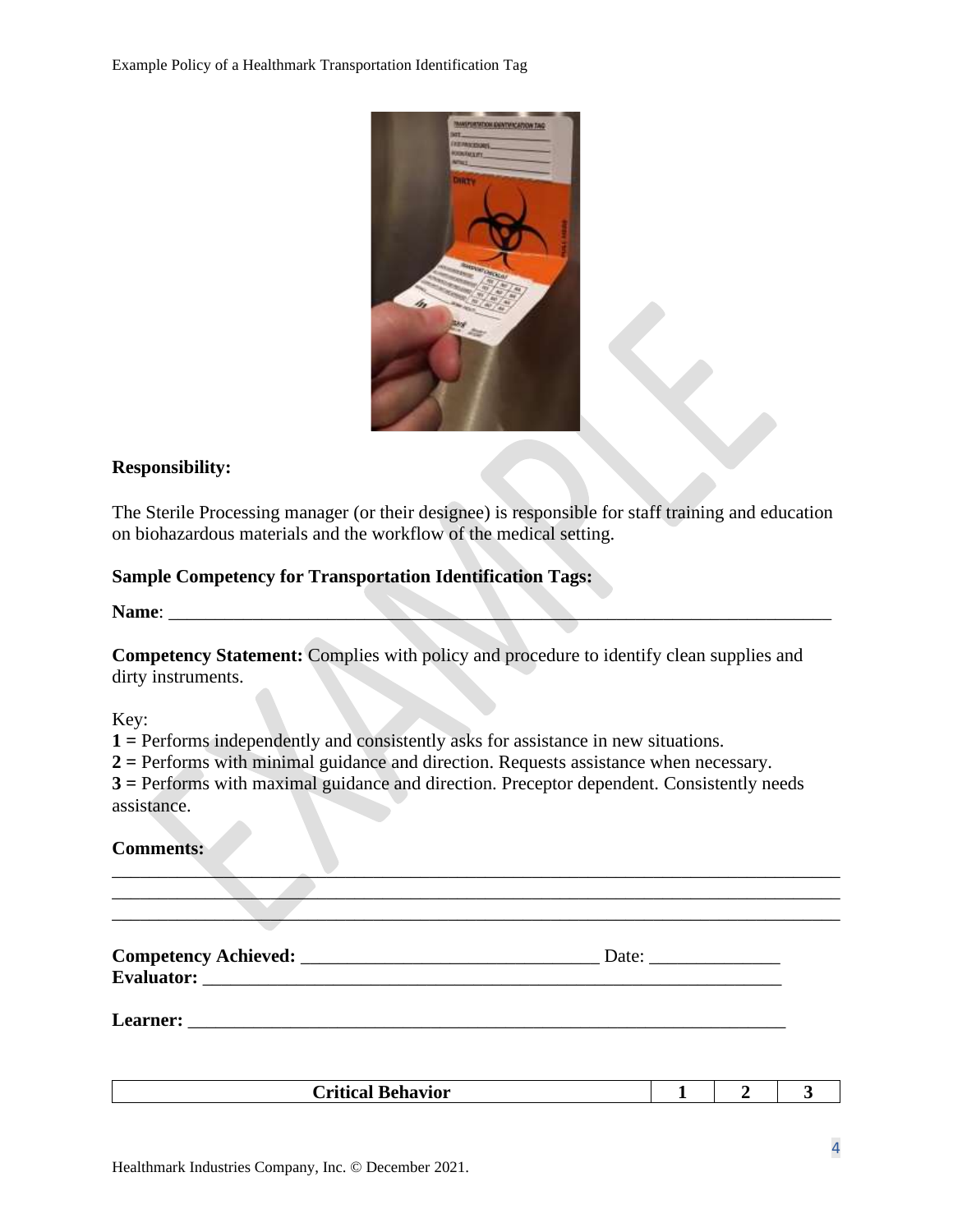| Selects and wears the appropriate personal protective equipment.          |  |  |
|---------------------------------------------------------------------------|--|--|
| Reads/reviews the IFU prior to placing the Transportation                 |  |  |
| Identification Tag on the transport cart/bin.                             |  |  |
| Fill out the top portion of the label.                                    |  |  |
| Remove the adhesive backing from the label. Bend the bottom               |  |  |
| portion along the perforated line (upwards) to allow easy removal         |  |  |
| from the transport cart/bin.                                              |  |  |
| Place label in a visible location for staff to see.                       |  |  |
| After the procedure:                                                      |  |  |
| Staff will fill out the Transportation Checklist located at the bottom    |  |  |
| of the label after the procedure is completed.                            |  |  |
| Remove the "Clean" tag where it says, "Pull Here". Pull to the left to    |  |  |
| reveal the "Dirty" biohazard symbol.                                      |  |  |
| Once the transport cart/bin is received in decontamination, empty and     |  |  |
| clean all the dirty instruments per facility policy.                      |  |  |
| Remove the label from the cart/bin by pulling slowly (up and away         |  |  |
| from cart) on the lifted portion of the label (below the perforated line) |  |  |
| to avoid leaving any sticky residue behind.                               |  |  |
| Discard the label into the garbage.                                       |  |  |